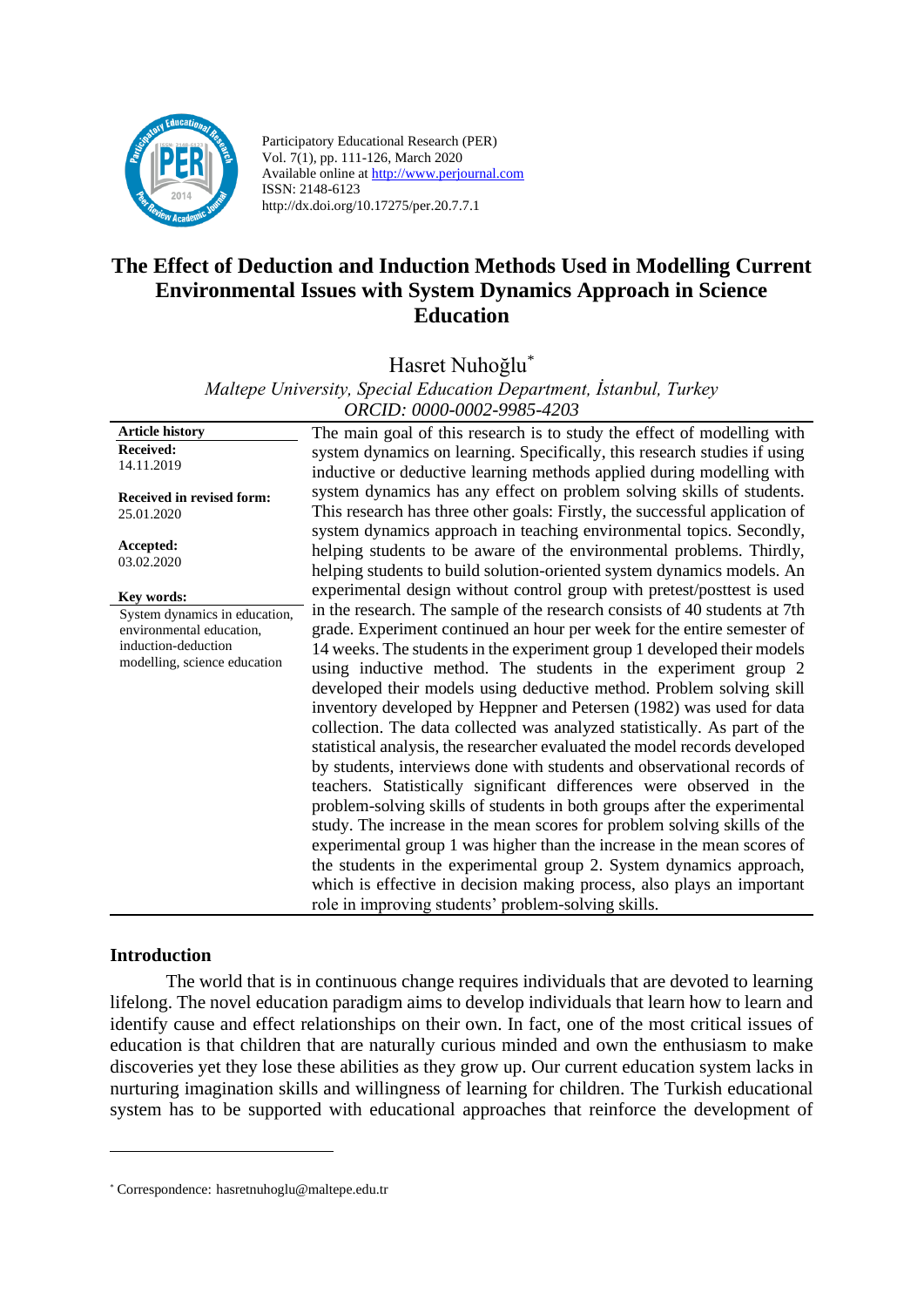innate skills of children, orient them to creative thinking and self-learning. Ministry of National Education (MNE) (2006) in Turkey aims to solve this problem using learning methods based on constructive learning in their new instruction programs. Constructive learning is an education philosophy that can solve these problems. System dynamics approach is an interdisciplinary learning approach based on constructive learning philosophy.

System dynamics approach has been used in various fields for a long time. The Rome Club study done in 1970's (Meadows, Meadows, Randers & Behrens, 1972; Forrester, 1973) is the most popular system dynamics study. This study showed that, if no precautions are taken, balance of nature on Earth will be severely destroyed by the year 2000. There have been many debates going on after this study, but upon the discovery of the ozone layer hole in 1980s, the world public and the political leaders were forced to consider taking immediate precautions. As a result of these precautions, common decisions were taken and put into action by all the countries of the world regarding gasses that destroy ozone layer and cause greenhouse effect and also related to some other environmental problems.

System dynamics research, similar to the Rome study, resulted in important changes in certain fields such as business systems [\(Sterman, 2000\)](http://www.sciencedirect.com/science?_ob=ArticleURL&_udi=B6VFR-4F53N41-3&_coverDate=12%2F31%2F2005&_alid=312623292&_rdoc=1&_fmt=&_orig=search&_qd=1&_cdi=6017&_sort=d&view=c&_acct=C000038638&_version=1&_urlVersion=0&_userid=691231&md5=9f687bd68537f812a35e2c6619eee3b4#bib32#bib32), ecological systems [\(Grant, Pedersen, & Marín](http://www.sciencedirect.com/science?_ob=ArticleURL&_udi=B6VFR-4F53N41-3&_coverDate=12%2F31%2F2005&_alid=312623292&_rdoc=1&_fmt=&_orig=search&_qd=1&_cdi=6017&_sort=d&view=c&_acct=C000038638&_version=1&_urlVersion=0&_userid=691231&md5=9f687bd68537f812a35e2c6619eee3b4#bib17#bib17)  [1997\)](http://www.sciencedirect.com/science?_ob=ArticleURL&_udi=B6VFR-4F53N41-3&_coverDate=12%2F31%2F2005&_alid=312623292&_rdoc=1&_fmt=&_orig=search&_qd=1&_cdi=6017&_sort=d&view=c&_acct=C000038638&_version=1&_urlVersion=0&_userid=691231&md5=9f687bd68537f812a35e2c6619eee3b4#bib17#bib17), socio-economic systems [\(Forrester, 1969,](http://www.sciencedirect.com/science?_ob=ArticleURL&_udi=B6VFR-4F53N41-3&_coverDate=12%2F31%2F2005&_alid=312623292&_rdoc=1&_fmt=&_orig=search&_qd=1&_cdi=6017&_sort=d&view=c&_acct=C000038638&_version=1&_urlVersion=0&_userid=691231&md5=9f687bd68537f812a35e2c6619eee3b4#bib12#bib12) [1971](http://www.sciencedirect.com/science?_ob=ArticleURL&_udi=B6VFR-4F53N41-3&_coverDate=12%2F31%2F2005&_alid=312623292&_rdoc=1&_fmt=&_orig=search&_qd=1&_cdi=6017&_sort=d&view=c&_acct=C000038638&_version=1&_urlVersion=0&_userid=691231&md5=9f687bd68537f812a35e2c6619eee3b4#bib13#bib13) & [Meadows, 1973\)](http://www.sciencedirect.com/science?_ob=ArticleURL&_udi=B6VFR-4F53N41-3&_coverDate=12%2F31%2F2005&_alid=312623292&_rdoc=1&_fmt=&_orig=search&_qd=1&_cdi=6017&_sort=d&view=c&_acct=C000038638&_version=1&_urlVersion=0&_userid=691231&md5=9f687bd68537f812a35e2c6619eee3b4#bib20#bib20), agricultural systems [\(Saysel, Barlas, & Yenigun, 2002\)](http://www.sciencedirect.com/science?_ob=ArticleURL&_udi=B6VFR-4F53N41-3&_coverDate=12%2F31%2F2005&_alid=312623292&_rdoc=1&_fmt=&_orig=search&_qd=1&_cdi=6017&_sort=d&view=c&_acct=C000038638&_version=1&_urlVersion=0&_userid=691231&md5=9f687bd68537f812a35e2c6619eee3b4#bib33#bib33), political decision systems [\(Nail, Gelanger, Klinger, &](http://www.sciencedirect.com/science?_ob=ArticleURL&_udi=B6VFR-4F53N41-3&_coverDate=12%2F31%2F2005&_alid=312623292&_rdoc=1&_fmt=&_orig=search&_qd=1&_cdi=6017&_sort=d&view=c&_acct=C000038638&_version=1&_urlVersion=0&_userid=691231&md5=9f687bd68537f812a35e2c6619eee3b4#bbib24#bbib24)  [Peterson 1992\)](http://www.sciencedirect.com/science?_ob=ArticleURL&_udi=B6VFR-4F53N41-3&_coverDate=12%2F31%2F2005&_alid=312623292&_rdoc=1&_fmt=&_orig=search&_qd=1&_cdi=6017&_sort=d&view=c&_acct=C000038638&_version=1&_urlVersion=0&_userid=691231&md5=9f687bd68537f812a35e2c6619eee3b4#bbib24#bbib24) and environmental systems [\(Vizayakumar & Mohapatra, 1991;](http://www.sciencedirect.com/science?_ob=ArticleURL&_udi=B6VFR-4F53N41-3&_coverDate=12%2F31%2F2005&_alid=312623292&_rdoc=1&_fmt=&_orig=search&_qd=1&_cdi=6017&_sort=d&view=c&_acct=C000038638&_version=1&_urlVersion=0&_userid=691231&md5=9f687bd68537f812a35e2c6619eee3b4#bib35#bib35) [Vezjak, Savsek,](http://www.sciencedirect.com/science?_ob=ArticleURL&_udi=B6VFR-4F53N41-3&_coverDate=12%2F31%2F2005&_alid=312623292&_rdoc=1&_fmt=&_orig=search&_qd=1&_cdi=6017&_sort=d&view=c&_acct=C000038638&_version=1&_urlVersion=0&_userid=691231&md5=9f687bd68537f812a35e2c6619eee3b4#bib38#bib38)  [& Stuhler, 1998;](http://www.sciencedirect.com/science?_ob=ArticleURL&_udi=B6VFR-4F53N41-3&_coverDate=12%2F31%2F2005&_alid=312623292&_rdoc=1&_fmt=&_orig=search&_qd=1&_cdi=6017&_sort=d&view=c&_acct=C000038638&_version=1&_urlVersion=0&_userid=691231&md5=9f687bd68537f812a35e2c6619eee3b4#bib38#bib38) [Ford, 1999;](http://www.sciencedirect.com/science?_ob=ArticleURL&_udi=B6VFR-4F53N41-3&_coverDate=12%2F31%2F2005&_alid=312623292&_rdoc=1&_fmt=&_orig=search&_qd=1&_cdi=6017&_sort=d&view=c&_acct=C000038638&_version=1&_urlVersion=0&_userid=691231&md5=9f687bd68537f812a35e2c6619eee3b4#bib14#bib14) [Wood & Shelley; 1999,](http://www.sciencedirect.com/science?_ob=ArticleURL&_udi=B6VFR-4F53N41-3&_coverDate=12%2F31%2F2005&_alid=312623292&_rdoc=1&_fmt=&_orig=search&_qd=1&_cdi=6017&_sort=d&view=c&_acct=C000038638&_version=1&_urlVersion=0&_userid=691231&md5=9f687bd68537f812a35e2c6619eee3b4#bib39#bib39) [Abbott & Stanley, 1999;](http://www.sciencedirect.com/science?_ob=ArticleURL&_udi=B6VFR-4F53N41-3&_coverDate=12%2F31%2F2005&_alid=312623292&_rdoc=1&_fmt=&_orig=search&_qd=1&_cdi=6017&_sort=d&view=c&_acct=C000038638&_version=1&_urlVersion=0&_userid=691231&md5=9f687bd68537f812a35e2c6619eee3b4#bib1#bib1) [Deaton &](http://www.sciencedirect.com/science?_ob=ArticleURL&_udi=B6VFR-4F53N41-3&_coverDate=12%2F31%2F2005&_alid=312623292&_rdoc=1&_fmt=&_orig=search&_qd=1&_cdi=6017&_sort=d&view=c&_acct=C000038638&_version=1&_urlVersion=0&_userid=691231&md5=9f687bd68537f812a35e2c6619eee3b4#bib8#bib8)  [Winebrake, 2000;](http://www.sciencedirect.com/science?_ob=ArticleURL&_udi=B6VFR-4F53N41-3&_coverDate=12%2F31%2F2005&_alid=312623292&_rdoc=1&_fmt=&_orig=search&_qd=1&_cdi=6017&_sort=d&view=c&_acct=C000038638&_version=1&_urlVersion=0&_userid=691231&md5=9f687bd68537f812a35e2c6619eee3b4#bib8#bib8) [Guo, Liu, Huang, Fuller, & Yin, 2001\)](http://www.sciencedirect.com/science?_ob=ArticleURL&_udi=B6VFR-4F53N41-3&_coverDate=12%2F31%2F2005&_alid=312623292&_rdoc=1&_fmt=&_orig=search&_qd=1&_cdi=6017&_sort=d&view=c&_acct=C000038638&_version=1&_urlVersion=0&_userid=691231&md5=9f687bd68537f812a35e2c6619eee3b4#bib16#bib16). Inspired by this body of research, system dynamics researchers aimed to improve the quality of education by adapting this approach to the field of education. Initial educational studies based on system dynamics (Forrester, 1996) indicate that it is possible to obtain substantial results in this area, too. In the schools where system dynamics approach was implemented, it was observed that students were taking on voluntary projects related to course material even after-schools hours, and they got involved in curriculum so much and even, from time to time, they included their parents in the course projects.

As a result of the increase in students' interest in and understanding of course material, system dynamics researchers were expecting that this approach would be incorporated to the educational system in the US. But since then, it has been observed that the applications of this approach have not reached a satisfactory level (Forrester, 1996). There are various views about the reasons of this shortcoming. Some of the most probable reasons are as follows: There has been no focus on developing lesson plans and activities supported by pedagogical methods while implementing system dynamics approach at K-12 level. Teachers were concentrating on the rules of system dynamics, and ignoring the practical principles related to implementation (Forrester, 1996; Lyneis, 2000). To rectify this, curriculum projects based on system dynamics, Stacin (Mandinach & Cline, 1994), Cc-Stadus (Zaraza, 1995), Cc-Sustain and Science Ware (Alessi, 2005), have been developed. These projects supplied teachers with new ideas and many useful models.

System dynamics approach enable students to focus on the causes of phenomena and understand that complex systems have many underlying cause and effect relationships and these relationships cannot be resolved superficially. In addition, as a general problem defining and solving approach, it helps students have the discipline and sensitivity of a scientist, develop skills such as discovering new problems by observing the environment, as well as modeling and analyzing these problems using a scientific approach.

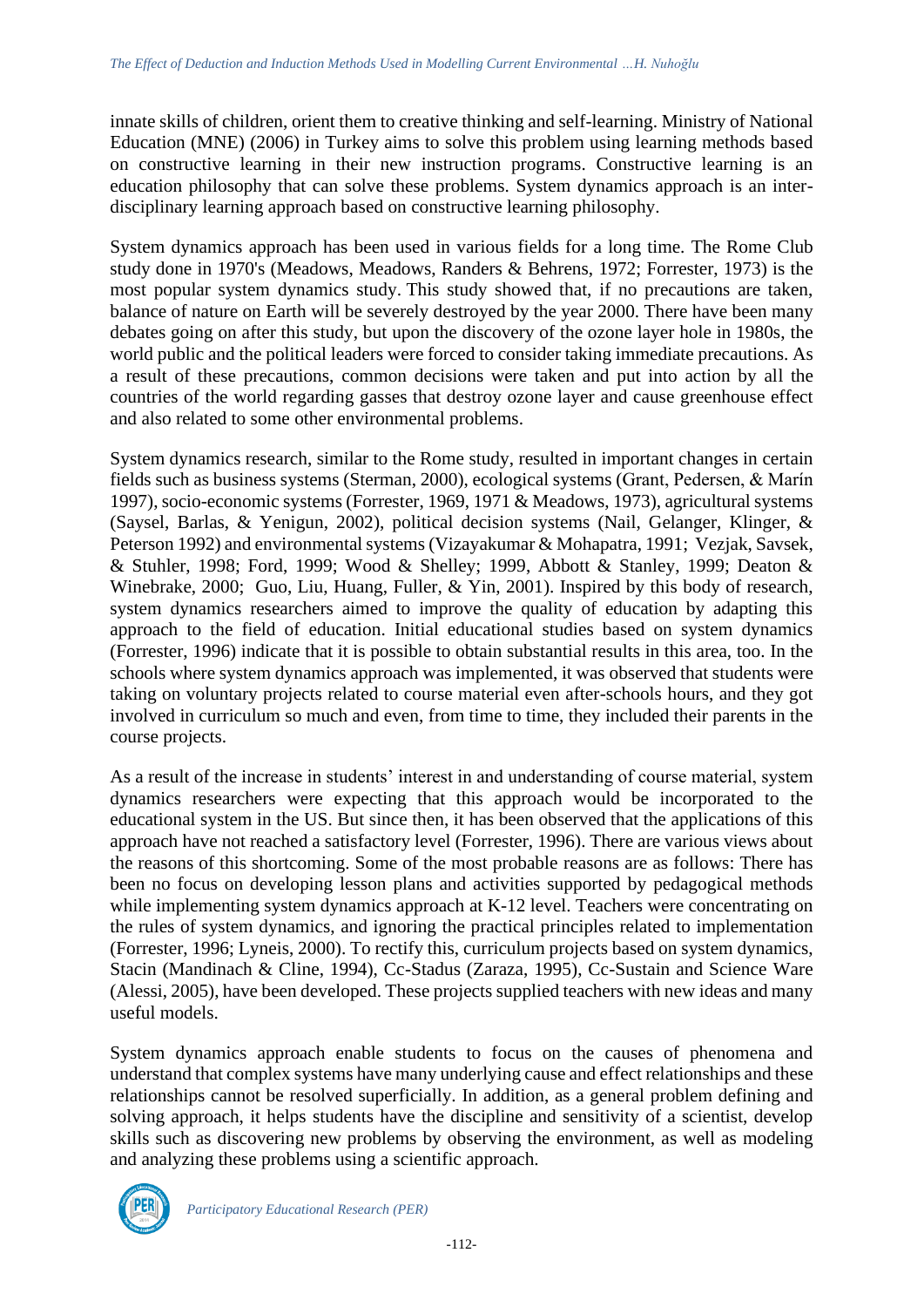System dynamics is a method used for understanding how complex systems change over time. With the help of system dynamics approach, simulation environments called "micro world" are constructed. Within this environment, students can carry out experiments repeatedly using this model instead of the real world. This allows students to learn, through experience, how system dynamics approach works. They find the opportunity to observe experiments in this micro world that would not be possible to experience the same otherwise. At the elementary school level, experiments in simulation environments are usually done using the program called STELLA (System Thinking Educational Learning Laboratory with Animation).

While using system dynamics tools, teachers have realized that the learning that takes place is cooperative and student centered. In traditional educational settings, the teacher sits in front of the class, delivers information to the students who are passive receivers, whereas in the system dynamics approach, the teacher promotes research and helps students develop the responsibility of learning on their own. System dynamics fosters investigation of case studies, problem posing and collaboration to solve problems (Forrester, 1996; Lyneis, 2000). System dynamics lessons are enjoyable for both teachers and students. The curriculum was recently revised in Turkey. This new curriculum is relatively more learner centered and it aims to train individuals who are capable of reasoning, collaborating and providing alternative solutions to problems that they may come across in future. The systems dynamics applications in the literature indicate that system dynamics approach is an effective tool for training such individuals.

In light of this information, the current study aims to investigate whether using inductive and deductive reasoning while modeling with system dynamics approach has any effect on students' problem solving skills. Other aims include adopting system dynamics approach to teach current environmental topics, helping students to become aware of the current environmental problems, and supporting them to develop models that will provide solutions to these problems.

Background (underlying) goals of the study are as follows:

- 1. To find concrete evidence related to increasing the quality of education through system dynamics approach.
- 2. To develop teaching materials that will help teachers see how the system dynamics approach can be incorporated to various environmental topics.
- 3. To help students develop thinking skills such as understanding of cause and effect relationships, creative thinking, problem solving and decision making.
- 4. To create a learner centered, multi-disciplinary learning environment.

The ultimate goal in the long term, is to make system dynamics approach a regular feature of Turkish national educational policy and to support lifelong learning, in order to help students become individuals who can explore, question, identify problems around them and provide alternative solutions to these problems.

### **Methodology**

An experimental design without control group and pre-test and post-test was used in the research. The independent variable whose influence is investigated on the experimental group 1 is "Deductive Method Based on System Dynamics", on the experimental group 2 is "Inductive Method Based on System Dynamics". The scores of pre-tests and post-tests are compared between groups and inside groups. The sample of the research is 40 students (20 in experimental group 1, 20 in experimental group 2) at 7th grade. The students in the experimental group 1 developed the system dynamics-based model using inductive method, the ones in the

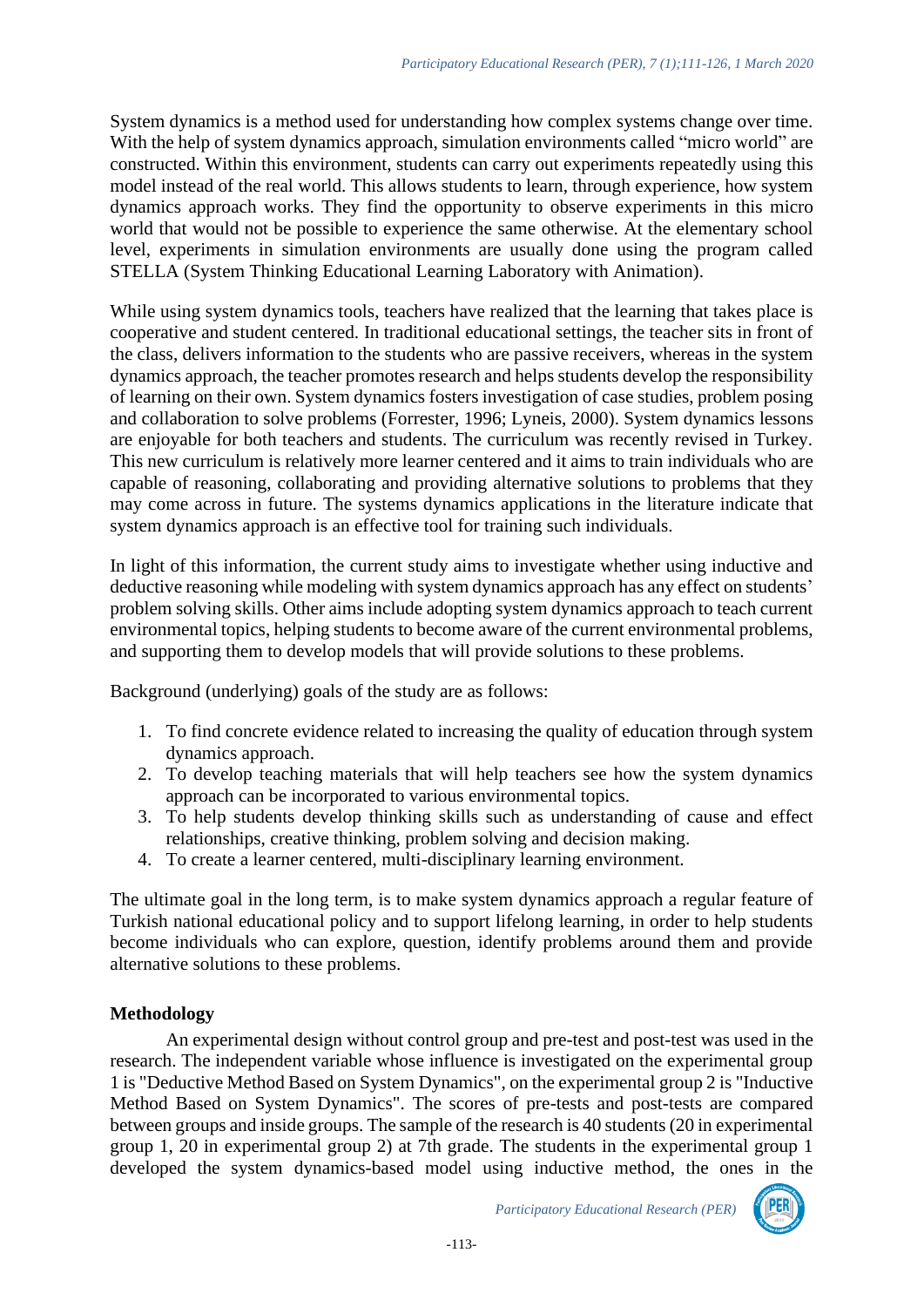experimental group 2 developed it using deductive method. Table 1 presents how the study is performed in the experimental 1 and experimental 2 groups in detail.

### *Data Collection Techniques and Tools*

The following measurement and evaluation tools were used in the research:

- a) "Problem Solving Skill Inventory" developed by Heppner and Petersen (1982) that measures the problem-solving skills of the individual
- b) Model records made by the students
- c) Observational records written by the teachers and the researcher. Semi-structured interviews made with the students during the study.

### *Problem Solving Skills Inventory*

This inventory developed by Heppner and Petersen (1982) evaluates how individuals perceive their problem solving skills. It is a 6 point Likert-type scale consisting of 35 items. As a result of factor analysis, 3 constructs emerged: Problem-Solving Confidence, Approach– Avoidance Style, and Personal Control. Items numbered 9, 22 and 29 were discarded. Cronbach alpha reliability coefficient was  $\alpha = 0.90$ . Turkish adaptation of the inventory was carried out by Şahin, Şahin and Heppner (1993).

In addition, Nuhoğlu (2009) conducted reliability and validity analysis of the inventory (Turkish version) for middle school students. First tryout of the instrument, which contained 30 items measuring attitudes towards problem solving skills, was conducted to 215 students from grades 6 to 8. Data collected from this pilot study was analyzed to check reliability. According to factor analysis results, 10 of these 30 items (items 4, 7, 9, 10, 11, 15, 23, 25, 27 and 30) were removed from the instrument. 13 of the remaining items were positive, 7 of them were negative. Cronbach Alpha reliability coefficient was found as  $\alpha = 0.826$ . In the fields of social and educational science, such a coefficient value is considered as an indicator of high reliability.

In order to check the validity of the Problem-solving skills inventory, both content and construct validity analyses were carried out. Construct validity was established by collecting expert opinions, factor analysis was conducted to ensure construct validity and, Kaiser-Meyer-Olkin (KMO) test was used to check sampling adequacy. Kaiser-Mayer-Olkin (KMO) was found to be 0,818 and Barlett value was 871,179; which indicate that factor analysis can be performed, and items correlate with each other.

# *Model Records*

The observations, model records and data collected from the interviews were expressed according to five criteria (Nuhoğlu, 2009). These criteria are the following:

• *Criterion1 - Using the correct concepts in the model***:** This criterion measures to what degree students correctly use basic concepts related to the topic of the model they have developed. To check whether this criterion is satisfied, qualitative data collected via observations were examined. During their model development phase, students were asked verbally what the scenario was about and what they were supposed to do in relation with the scenario. Their answers were recorded by the researcher. This criterion was also evaluated by examining the final versions of students' models.

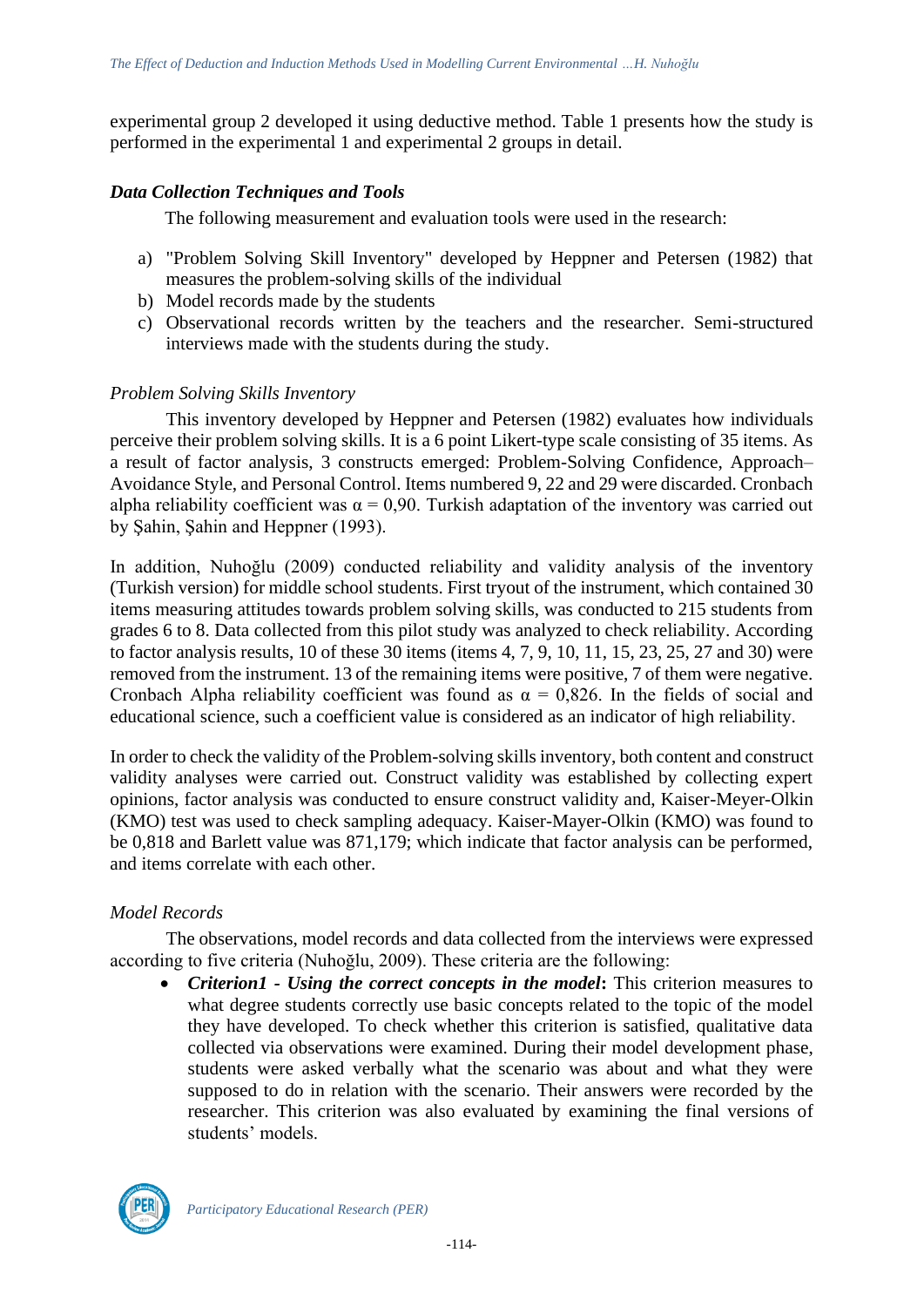- *Criterion 2 - Determining and using the variables***:** This criterion is used to decide how students determine stock, flow and converter variables. Data related to this criterion is obtained from recordings of students' models.
- *Criterion 3 - Determining the relationship between the variables***:** Students' ability to determine the relationship between the basic variables of the model is examined using this criterion.
- *Criterion 4 - Locating numerical parameters***:** This criterion is used to check whether the students can correctly locate the research parameters on their model.
- *Criterion 5 - Creating and interpreting graphs***:** Determine whether the students can create the graph of their models correctly and are able to interpret the resulting graph.

### *Student Beliefs and Observation Logs*

The observation notes recorded by the researcher and observer teachers during the modeling phase were also examined. In addition, unstructured interviews were conducted with students and their answers to open ended questions were recorded by a voice recording machine. These were then transcribed and evaluated. Transcription was done with the help of two observer teachers. Student responses were evaluated and reported separately by three people.

### *Data Analysis*

Quantitative data were analyzed to see whether there were any significant differences in students' problem-solving skills. Dependent samples t-test was conducted to compare mean scores of pre and post tests of the groups. The independent t-test was performed for the same content according to two separate methods in two groups selected as an empirical study and to evaluate the effectiveness of the methods at the end of the study.

Content analysis was carried out on qualitative data. An ID number was assigned to each participant and these ID numbers were used during analysis. Two researchers coded the data independently. Both researchers examined data collected from the workbooks, interviews and the program evaluation form independently and took notes. The second round of evaluations was done to reveal repetitions, similarities, and differences. In the end, categories emerged reflecting student views. Researchers independently formed quantitative charts based on these categories. Then these charts were compared by counting the number of agreements and disagreements. Reliability was established with the Miles and Huberman formula: Reliability = (number of agreements) / (number of agreements + number of disagreements). Formula revealed that researchers were in agreement 85% during the process.

Participants' quotes given in the results section are identified using symbols  $n(B/G)_x$  where "n" represents participants' group experimental 1 or experimental 2 (E1 or E2), "B" or "G" their gender and "x" their ID number. For example, "E1G12" means "experimental group girl with ID number 12".

### *Implementation Stages*

Experimental study lasted a semester, one hour each week, 14 hours in total. During the first 6 weeks in the experimental group 2, basic concepts related with systems thinking and system dynamics approach were explained through different games and activities in accordance with constructive learning principles, then STELLA program was introduced. In the next eight weeks, students worked as a group of two, as they chose one of the proposed environmental



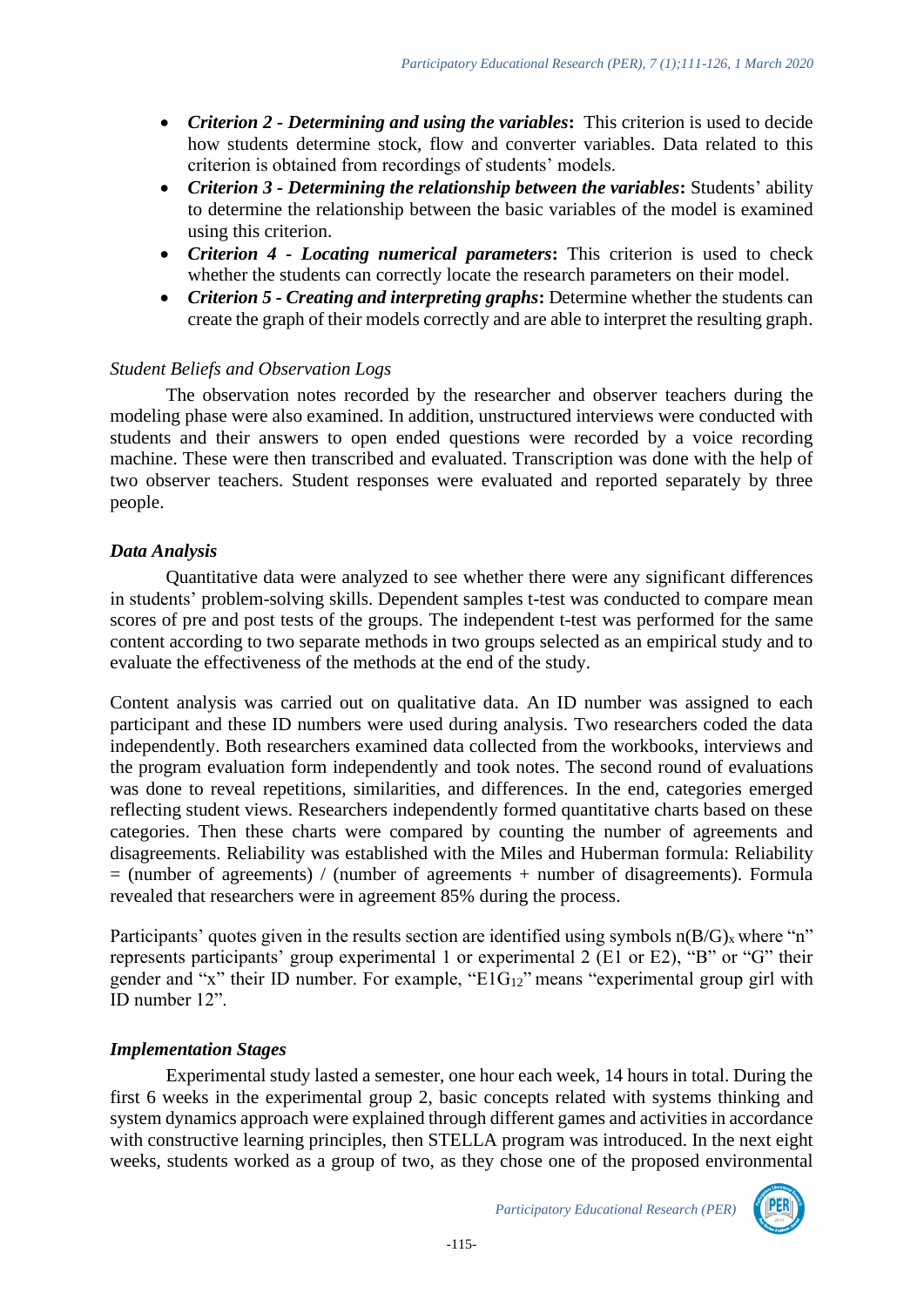problems developed models. In the experimental group, students were first introduced with System Zoo 2 simulation book inside Simulation Models Climate, Ecosystems, Resources developed by Bossel, (2007) Then basic concepts related with system thinking and system dynamic approaches were presented using that model. At the same time, students were asked to develop a model for one of the environmental problems.

Topics in Experimental group 1 / Experimental group 2

Theory of systems Dynamic and static systems and related examples Systems thinking Historical development of system dynamics Basic elements of the system

- Stock-flow diagrams
- Causal relationships
- Feedback loops

|                           | Experimental group 1 <b>INDUCTION</b>   | Experimental group 2 DEDUCTION     |  |  |
|---------------------------|-----------------------------------------|------------------------------------|--|--|
| <b>Introduction</b><br>to | Introducing the topics one by one       | Introduction of the system and     |  |  |
| <b>System Dynamics</b>    | Introducing STELLA program              |                                    |  |  |
| (Weeks 1-6)               |                                         | Elements of the system on a sample |  |  |
| <b>Preparation</b><br>for | Working on sample scenarios             | model                              |  |  |
| <b>Modelling</b>          | Determining the study groups            |                                    |  |  |
| (Weeks 7-8)               | Choosing the topic for modelling        | Modelling                          |  |  |
| <b>Modelling</b>          | Stage 1: I am curious about the system  | Determining the study groups       |  |  |
| (Weeks 9-13)              | Stage 2: I am discovering the system    |                                    |  |  |
|                           | Stage 3: I am getting familiar with the | Choosing the topic for modelling   |  |  |
|                           | system                                  |                                    |  |  |
|                           | Stage 4: I am modelling the system      | Developing<br>model<br>about<br>a  |  |  |
|                           | Stage 5: I am evaluating the system     | environmental problems             |  |  |
|                           | Creating the model by connecting each   |                                    |  |  |
|                           | element of the system                   | Interpreting the model             |  |  |
| Presentation of the       | Student presentations                   |                                    |  |  |
| <b>Models</b>             |                                         |                                    |  |  |
| (Week 14)                 |                                         |                                    |  |  |

**Table 1.** How Topics are Thought in the Experimental Group 1 and Experimental Group 2

### *Environmental Topics Offered to the Students*

Student groups were asked to choose one of the 14 available topics (given in Table 2) and conduct a research on this topic. They were then asked to develop a model using STELLA program. Students in the experimental group 1 group worked inductively during modeling while the experimental group 2 worked deductively.

| Table 2. Offered Study Topics |  |
|-------------------------------|--|
|-------------------------------|--|

|               | Energy flow in the food chain              |
|---------------|--------------------------------------------|
| $\mathcal{L}$ | Water cycle                                |
| 3             | Carbon cycle                               |
|               | How epidemic diseases are spreading        |
| 5             | Traffic problem                            |
| 6             | Young and adult bluefish problem in Turkey |
|               | Caffeine addiction                         |
| 8             | Alcohol addiction                          |
|               | Drug addiction                             |

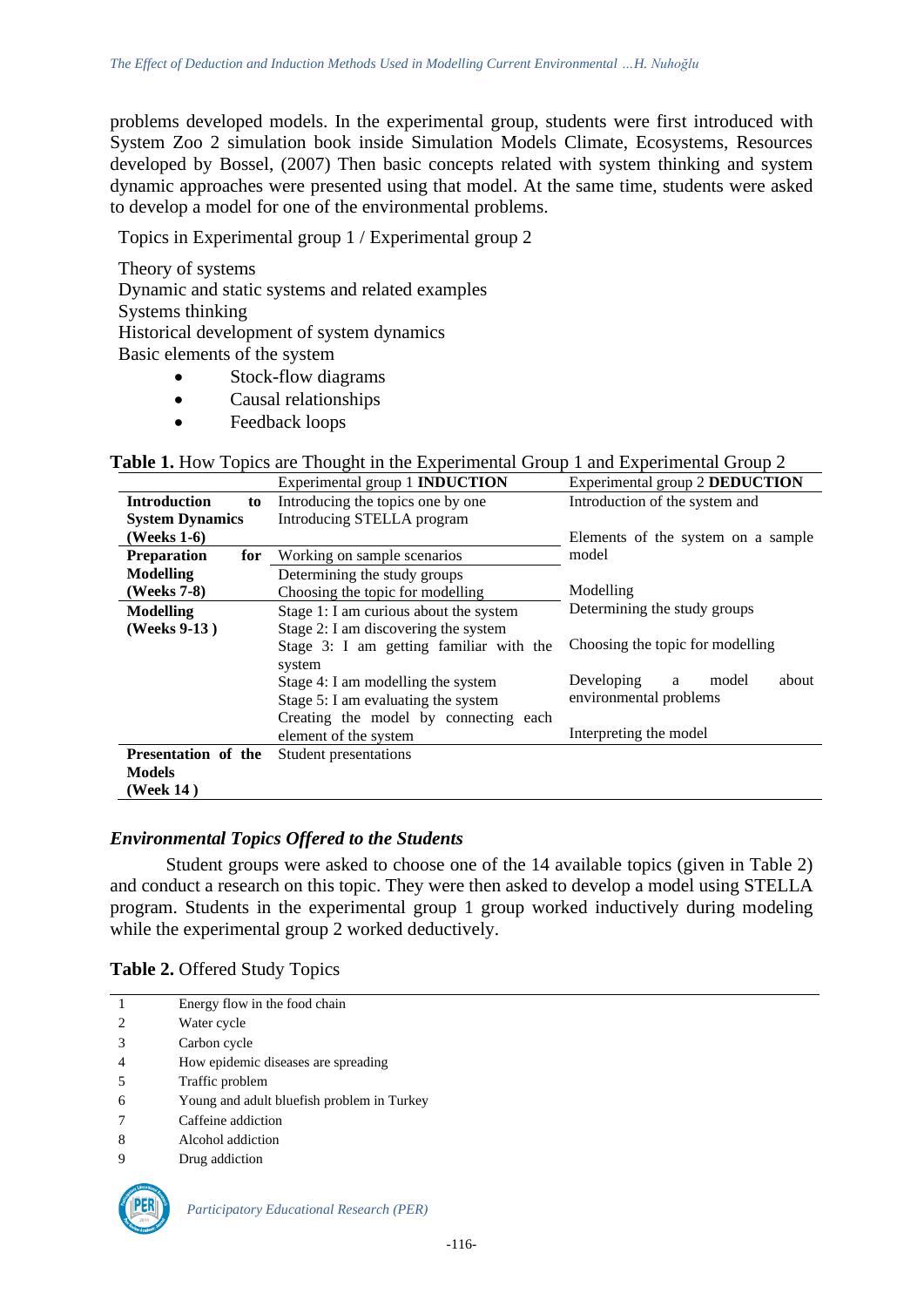| -10 | Relationship between population and natural sources                                                    |
|-----|--------------------------------------------------------------------------------------------------------|
| -11 | Medicine absorption                                                                                    |
| -12 | Predator-prey relationship                                                                             |
| -13 | Management of a country or a company                                                                   |
| 14  | Comparison of populations of five different countries (Tanzania, Turkey, United States, India, Russia) |

#### *2.5. A Sample Model That Students are Expected to Develop*

In this section, an ideal model that students are expected to develop is given as an example. This is a model explains the predator-prey relationship. Table 3 shows the model, the related mathematical data and how the model works.

|                    | <b>Table 3.</b> A sample model about predetor prey relationship |  |  |
|--------------------|-----------------------------------------------------------------|--|--|
| $T_{\alpha\alpha}$ | Dradator Draw Dalationahin                                      |  |  |

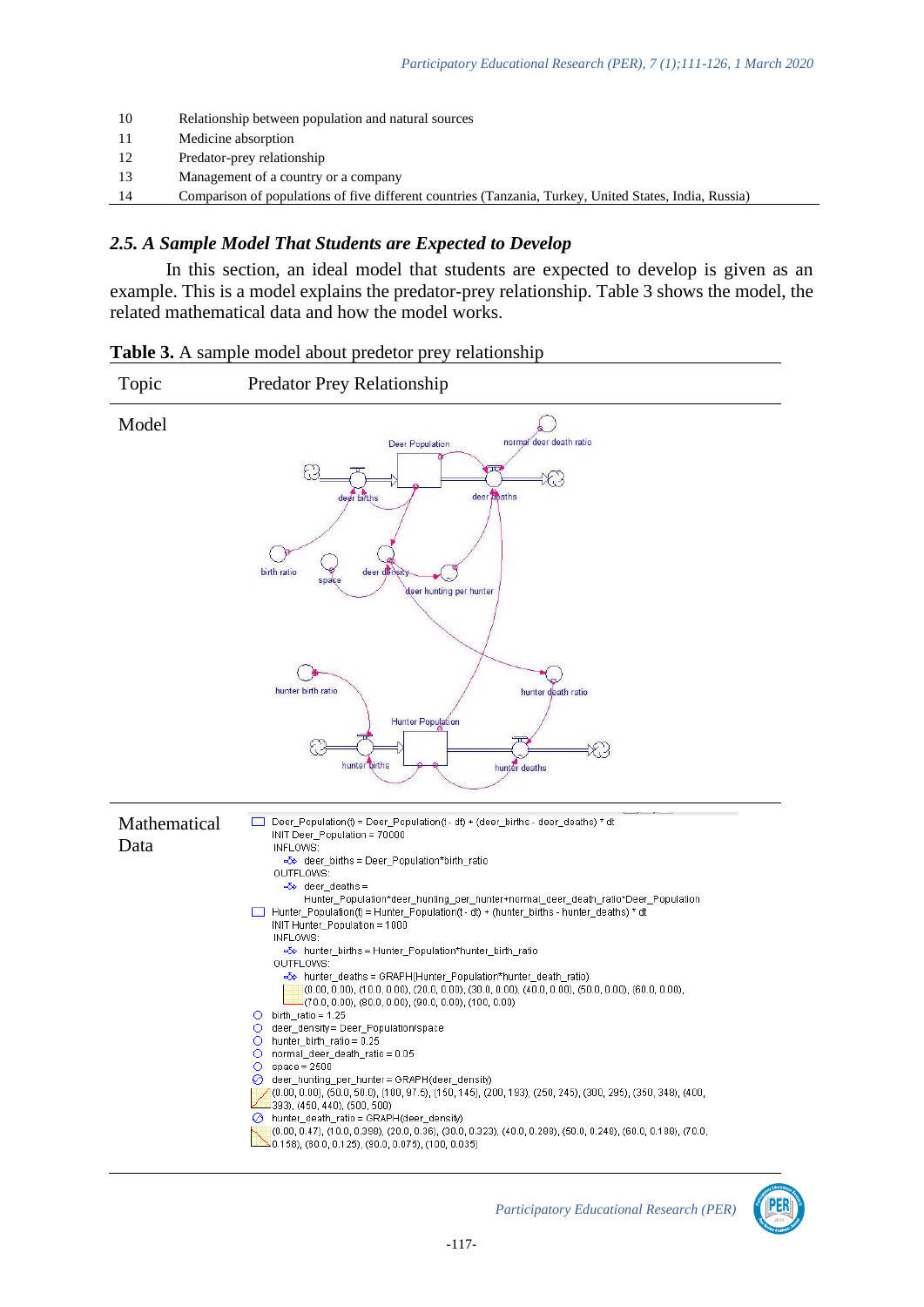

# **Findings**

# *Findings Related to Problem Solving Skills of the Students in the Experimental Group 1 and Experimental Group 2*

In order to determine whether there was a significant difference between problem solving skills scores of experimental group 1 and experimental group 2 prior to the experiment, independent samples t-test was conducted. The results can be seen in Table 4 below:

| <b>Table 4.</b> Independent Samples T-Test Results for the Problem-Solving Skills Pretest Scores |  |       |      |      |      |  |
|--------------------------------------------------------------------------------------------------|--|-------|------|------|------|--|
| Group                                                                                            |  |       |      |      |      |  |
| <b>Experimental 1 (E1Pre)</b>                                                                    |  | 73.45 | 1.83 | 1.49 | 0.07 |  |
| <b>Experimental 2 (E2 Pre)</b>                                                                   |  | 68.00 | 2.69 |      |      |  |

When Table 4 is examined, it is seen that mean pretest scores of students in both groups are close (*X* experimental 1=73,45; *X* experimental 2=68,00). There is no significant difference between problem solving skills scores of the students before the experiment ( $t= 1.49$ ;  $p > 0.05$ ). Pretest and posttest problem solving skills scores of the students in the experimental group 1 are given in Table 5.

**Table 5.** Pretest and Posttest Problem Solving Skills Scores of the Students in the Experimental Group 1

| OIVUD 1                         |    |       |       |       |          |  |
|---------------------------------|----|-------|-------|-------|----------|--|
| Group                           |    |       |       |       |          |  |
| <b>Experimental 1 (E1 Pre)</b>  | 20 | 73.45 | 11,83 | 13,79 | $0.00\,$ |  |
| <b>Experimental 1 (E1 Post)</b> |    | 23.80 |       |       |          |  |

It is seen that mean scores for problem solving skills of the experimental group 1 students increased after the experiment and the difference between pretest and postest scores were statistically significant (t=-13,79; p<0,05). Table 6 shows the t-test results related to pretest and posttest problem solving skills scores of the experimental group 2.

**Table 6.** t-test results related to pretest and posttest scores for problem solving skills of the experimental group 2.

| Group                           |    | ∡⊾    |       |         |          |  |
|---------------------------------|----|-------|-------|---------|----------|--|
| <b>Experimental 2 (E2 Pre)</b>  | 20 | 68.00 | 12.69 |         |          |  |
| <b>Experimental 2 (E2 Post)</b> |    | 92.7  | 0.00  | $-8.22$ | $0.00\,$ |  |

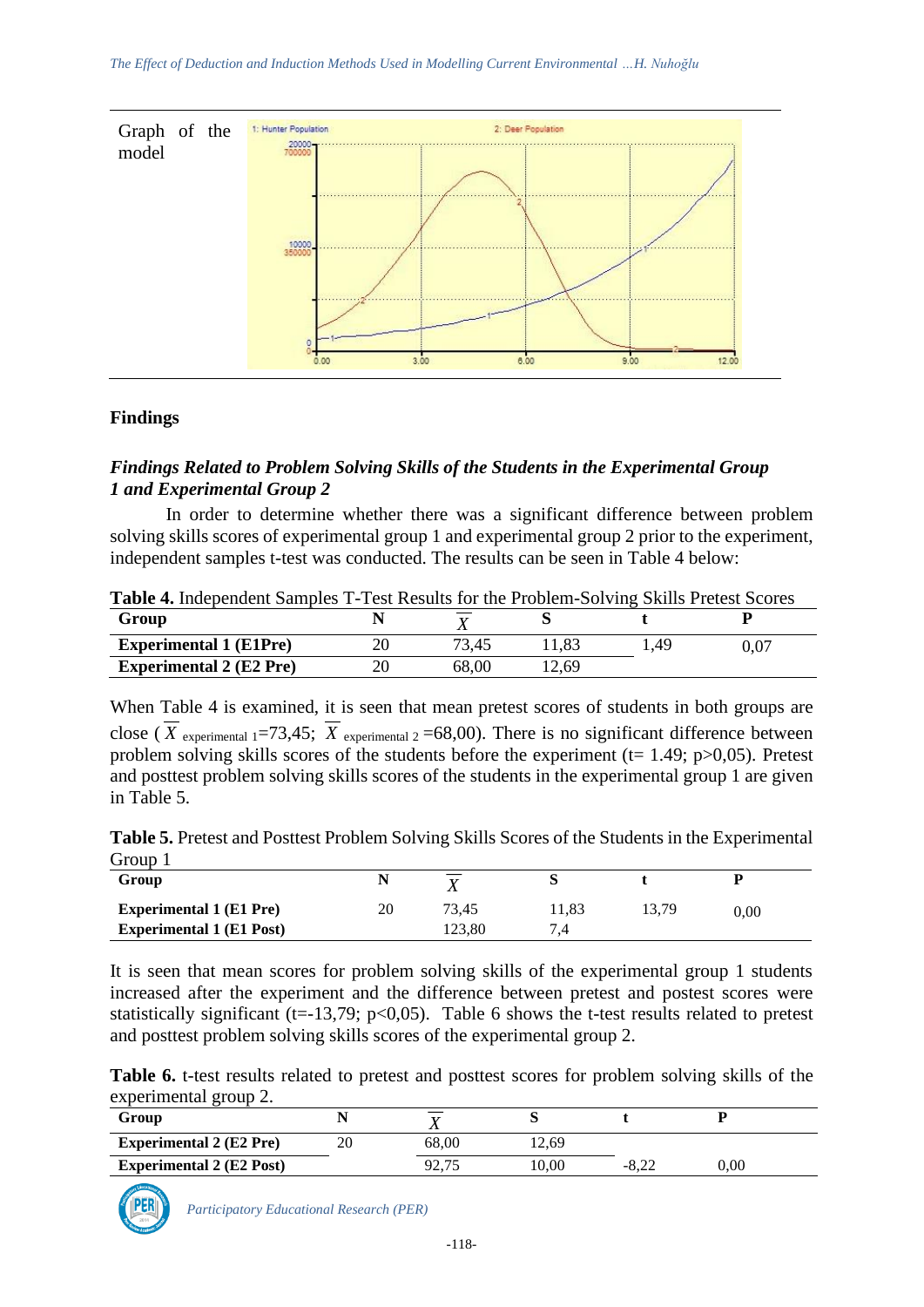There is a significant difference between the pretest and posttest scores for problem solving skills of the experimental group 2 (t=-8,22; p<0,05). Mean problems solving scores for the post test is significantly higher than the pretest scores. The comparison of posttest scores of experimental group 1 and experimental group 2 after the experiment are given in Table 7.

**Table 7:** Independent Samples t-Test Results for Posttest Scores of the Experimental Group 1 and Experimental Group 2

| Group                           |    |         |      |          |
|---------------------------------|----|---------|------|----------|
| <b>Experimental 1(E1 Post)</b>  | 20 | 123.80  |      | $0.00\,$ |
| <b>Experimental 2 (E2 Post)</b> | 20 | بدا و ۱ | 10.0 |          |

The results indicate a significant difference between pretest scores ( $t=11,23$  p $<0,05$ ). System dynamics approach has a positive impact by improving students' problem solving skills ( *X* experimental  $1 = 123,80$ ;  $X$  experimental  $2 = 92,75$ ).

# *Findings Related to System Dynamics Model Records of the Students in the Experimental Group 1 and Experimental Group 2*

Findings related to system dynamics model records of the students in the experimental group 1 and experimental group 2 are examined with respect to five criteria as shown in Table 8.

| Criteria           | <b>Content of Criteria</b> |                                             |    |               | <b>Experimental</b> |               |
|--------------------|----------------------------|---------------------------------------------|----|---------------|---------------------|---------------|
|                    |                            |                                             |    |               | Group 2             |               |
|                    |                            |                                             |    | $\frac{0}{0}$ |                     | $\frac{0}{0}$ |
| <b>Criterion 1</b> | Using the correct concepts |                                             | 19 | 95            | 19                  | 95            |
| <b>Criterion 2</b> | Stock                      | Determining the stock                       | 19 | 95            | 19                  | 95            |
|                    | Flow                       | Determining the stock                       | 18 | 90            | 17                  | 85            |
|                    |                            | Direction of the flows                      | 18 | 90            | 16                  | 80            |
|                    | Converter                  | Determining the converters                  | 16 | 80            | 14                  | 70            |
| <b>Criterion 3</b> | Determining                | Stock-flow relationship                     | 15 | 75            | 12                  | 60            |
|                    | relationships              | Intermediate variable-stock<br>relationship | 13 | 65            | 10                  | 50            |
|                    |                            | Intermediate variable-flow<br>relationship  | 13 | 65            | 8                   | 40            |
| <b>Criterion 4</b> | Mathematical data          | numerical<br>Locating<br>variables          | 10 | 50            | 8                   | 40            |
| <b>Criterion 5</b> | Graphing                   | Creating the graph                          | 9  | 45            | 7                   | 35            |
|                    |                            | Interpreting the graph                      | 9  | 45            | 5                   | 30            |

**Table 8:** Findings related to students' model records

When Table 8 is examined, it is seen that students in the experimental group 1 and experimental group 2 were successful at easily determining the basic elements of the system, stock and flow. However, they had difficulties in determining the other variables that affect the system. Specifically, students in the experimental group 2 had more difficulties in determining relationships than students in the experimental group 1. It was observed that while determining the relationship between converter and flow, they drew the direction of the relationships incorrectly. These mistakes impacted the final graph of their model. On the other hand, students in the experimental group 1 made fewer mistakes while they were developing their models, because they were deductively constructing their model as opposed to the experimental group 2 who were building their model step by step in an inductive fashion.

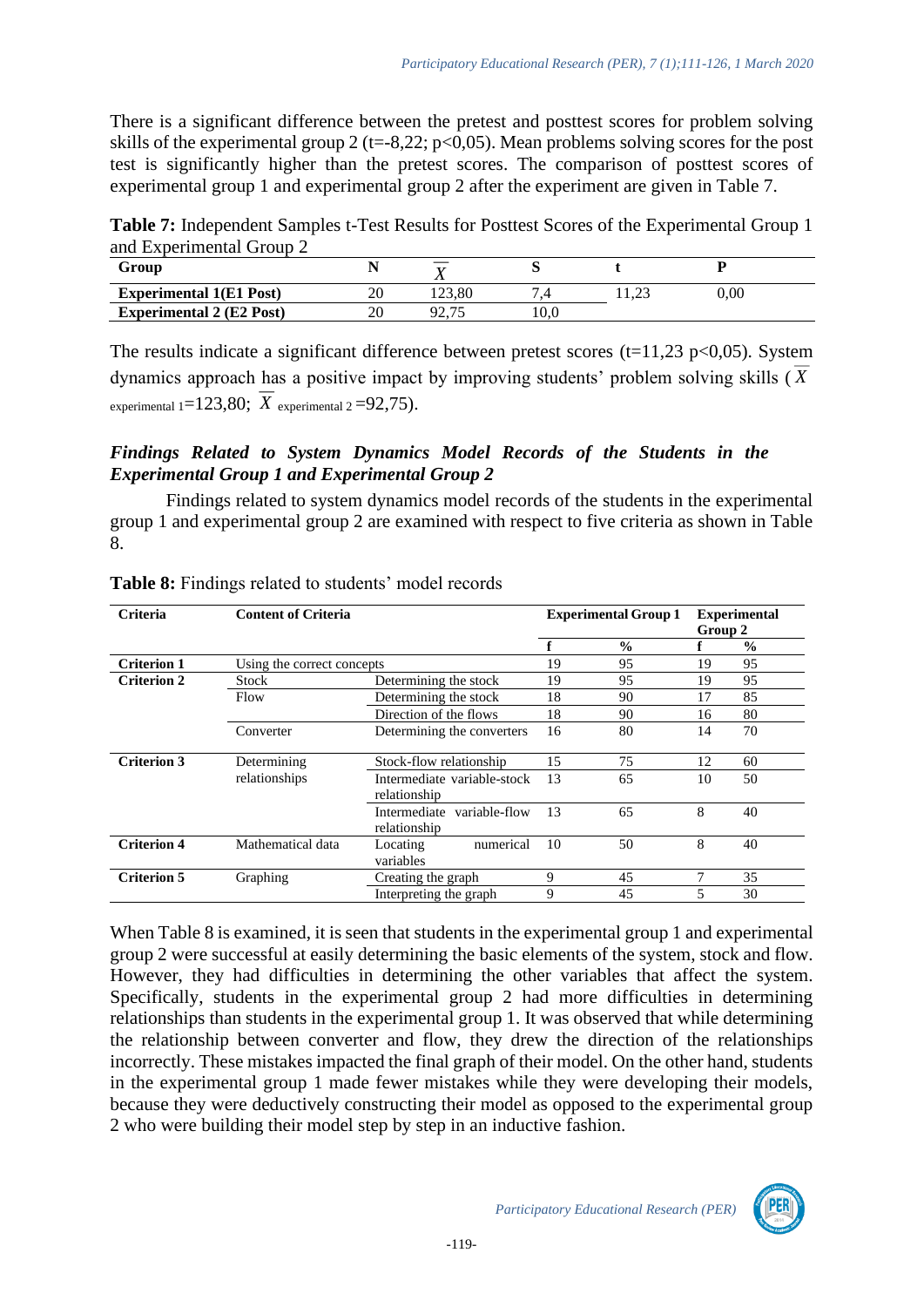# *Opinions of the Students in the Experimental Group 1 and 2 Related to System Dynamics Modelling*

In this section, student views gathered by the unstructured interviews conducted with the participants are presented.

Data collected by the interviews were examined under the following categories: The changes in students' interest in understanding current issues, difficulties they encountered during the system dynamics modeling process, what students gained from system dynamics approach.

### *Changes in the interest towards learning:*

Students in the experimental group 1 and 2 stated that, after the experimental study, they became more interested in current issues and paid attention whenever they heard some news about these issues. They also mentioned that while developing models about environmental problems, instead of breaking the problem into pieces, it had to be considered as a whole. Students also pointed out that they realized they started to look for relationships among all kinds of subjects.

Some student opinions are as follows:

E2B<sup>02</sup> *"I was very surprised that epidemic diseases are spreading so fast. There are many factors that we have not thought of before."*

E1G<sup>12</sup> *"Previously I was trying to find solutions to the traffic problem by myself and offering simple solutions. I never thought traffic problem could be this complicated."* 

E2G<sup>07</sup> *"While I was modeling, I learned that natural sources are related to population growth and this relationship is really important."* 

E2B<sup>13</sup> *"While I was building a model for medicine absorption with my friend, we found the opportunity to examine the contents of the medicines that we take. I don't ask my mom to give me medicine whenever a part of my body is aching anymore."* 

E1G<sup>12</sup> *"I had been watching young-adult bluefish problem in the news but I had not fully understood what it was about. Before starting modeling with STELLA, we did some research with my friend and with the model we developed, we now have a better understanding of the reasons why young bluefish should not be caught. Whenever I hear a news about this problem now, I explain my parents the details of the situation."* 

E1B<sup>16</sup> *"With the STELLA approach, I began to see phenomena as a whole. I learned that every event is related to each other and everything affects each of us. This was very surprising for me."* 

# *Difficulties encountered during the modeling phase*

Students stated that, after doing some research on the topic, they did not have any problems in determining the stocks yet they had some difficulty deciding the directions of the flows at first-later figuring it out after a couple of tries. According to the students, the hardest part was to understand how pieces influenced each other while they were determining relationships between variables. Besides they stated that, after the model was formed, they made mistakes writing the mathematical equalities, encountered difficulties when they had to write formulas instead of quantitative expressions. Also, when the graphs were wrong they

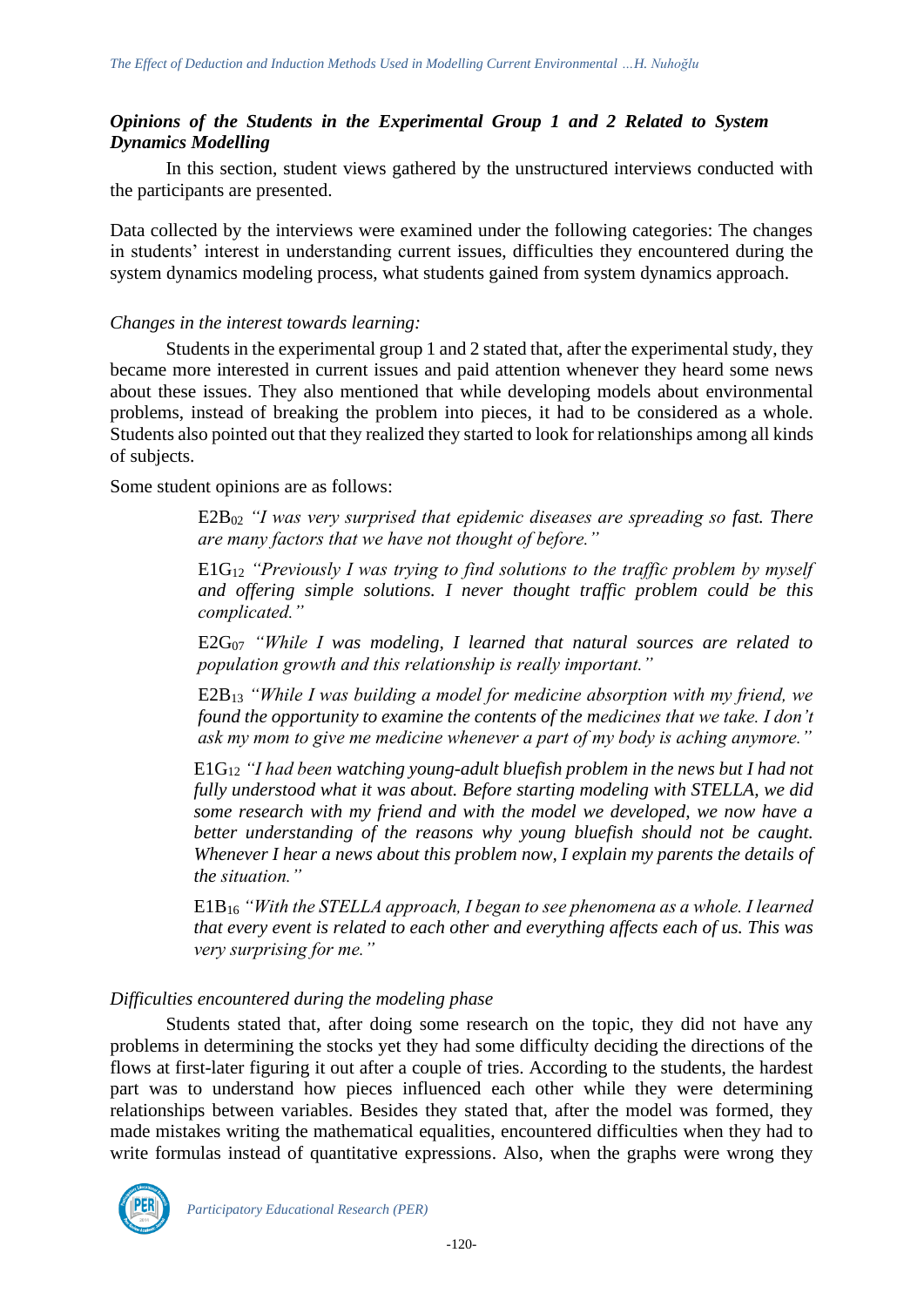realized they had to go back and correct the model and had to do this a couple of times, then they got frustrated but somehow did not give up without fixing it. It was noticed that, since the students in the experimental group were working from whole to parts as they built the model first and then tried to add the parts affecting the system in it, they made less mistakes compared to the students in the experimental group 2.

Some student opinions are as follows:

E1G11 *While modeling the water cycle, it seemed like the direction of the flows was apparent but we were arguing with my friend when we were determining the directions; I argued that there should be an inward flow and my friend thought it should be outward. We discussed it and reached an agreement. We also had difficulty in deciding what the converters affecting the water cycle should be in the model.* 

E2BG05 *The biggest difficulty I experienced was in deciding who was related to whom and which one was affecting the other, because one variable seemed to be affecting a second variable but at the same time it could also be affecting another variable. This was confusing me a lot."* 

E1G09 *We thought with my friend that we couldn't correctly write numbers in the*  model, because we kept getting a constant graph. We were writing the numbers, but *we also wrote numbers where we were supposed to write formulas so our graph turned out to be wrong. The difficult part for us was to place the numbers on the model.* 

 $E2G<sub>04</sub>$  *To be honest, I was a little bit bored with constant adjustments made in the model; I wanted to get the graphic part right away. But we kept making mistakes and turning back to the model. I wanted to finish the model as soon as possible.* 

### *What students gained from system dynamics approach (learning outcomes)*

With systems dynamics approach, students learned to see phenomena as a whole. They realized that when faced with a problem, they need to spend some time to figure out how to solve it, and problems may have more than one solution. Students saw that the outcome of an event could be something unexpected and when phenomena affect each other differently, the outcome changes.

Here are some of the student quotes:

E2B<sup>12</sup> *"We never thought things would be this complicated when we chose to model the traffic problem. We kept adding more and more variables…then it became too complicated for us. After that we removed some of the variables and our model became simpler."* 

E1G<sup>18</sup> *"I saw how one event affects the other. After we finished the model, it was very surprising to see that the solution I had in mind at first did not work."* 

E1B<sup>03</sup> *"During modeling we kept coming across problems, we worked hard to overcome a problem, just after we finally solved it, we came across another. I think at the end of the process, we developed resistance to problems."* 

E2G06 *When we first started developing our model, we kept adding each variable we learned about to our model, and then we realized that our model became huge and difficult to understand. We thought about what we could do, we examined our* 

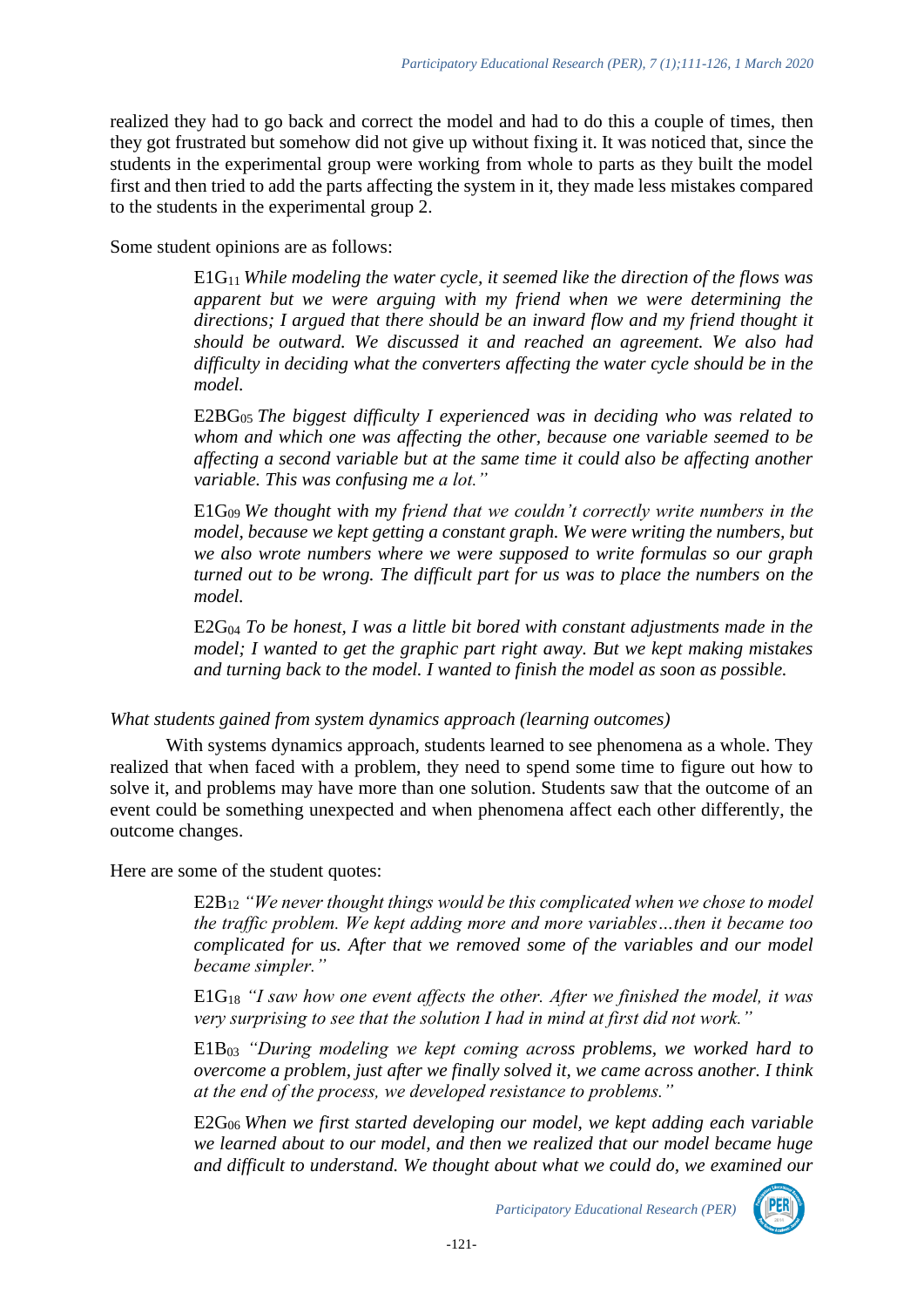*friends' models and we decided to keep it simple. We built the model in its simplest form, drew the graphs, and then we improved our model.* 

### **Discussions**

Most of the educational studies are about teaching system dynamics approach to students from different age groups, through different topics. There are some studies (Evans, 1988; Shaffer, 2006) on subjects such as computer programming, management and psychology at the university level, but a majority of the studies (Davidsen, Bjurklo, & Wikström, 1993; Draper & Swanson, 1990; Schecker, 2005; Cruz, González, Restrepo & Zuluaga, 2007; Zuman & Weaver, 1988; Tinker, Nemirovsky, Mokros, & Barclay, 1990; Fisher, 2011) investigate the effects of system dynamics approach on high school students' achievement and improvement of their various skills. System dynamics approach was used in high school physical and social science subjects such as economics, social ecology, population, mechanics, and Newton's laws of motion as well as mathematics. In studies related to applications of system dynamics approach at the primary school level (Draper & Swanson, 1990; Penner, 2000; Hassell, 1987; Webb, 1988), the topics worked on were simpler compared to high school and software programs other than STELLA were tested. Results of these studies indicate that, system dynamics approach can be adapted to preschool successfully (Ticotsky, Quaden, & Lyneis, 1999) as well. Apart from the studies focusing on adaptation of system dynamics approach to school, there are also studies on developing curriculum plans and course descriptions based on system dynamics approach (Schecker, 1994; Albin, 1996; Zaraza & Fisher, 1997; Fisher, 2000; Lyneis & Fox-Melanson, 2001). Furthermore Andersen, LaVigne, & Stuntz (2013), created online curriculum material for K-12 students with Characteristics of Complex Systems Project (CCSP).

When literature is examined, it is witnessed that there are not many studies at the primary school level and teaching materials that can be used in implementation are limited. Furthermore, there is not enough information about the problems faced during implementation. In this study, system dynamics approach is implemented at the middle school level; with a view to helping students begin constructing knowledge at an earlier age and fostering their desire and need to learn new things using technology. With system dynamics approach, students developed models for dynamic systems related to various environmental problems, and difficulties encountered during modeling phase were recorded. This study aims to contribute the literature with new ideas and applications.

While systems dynamics approach is used in various fields in the U.S.A and many European countries, in Turkey it is mostly used in engineering. Fisher (2011), stated that system dynamics modeling concepts that have been successfully taught for 20 years to students in the U.S.A., ages 5–18 years, are presented, with high-lights describing some of the lessons/activities used. First system dynamics applications in the educational field were done by Nuhoğlu (2008) in Turkey. The current research is conducted with the aim of increasing the use of system dynamics approach at the primary school level.

Education teaches a static image of the real world. But problems in the real world are dynamic (Forrester, 1992). Therefore, system dynamics modeling is being used in educational period from preschool to undergraduate level, in the fields of mathematics, physics, social studies, history, economics, biology and literature (Forrester, 1996).

Most of the research in the literature (Davidsen, Bjurklo, & Wikström, 1993; Draper & Swanson, 1990; Schecker, 2005; Cruz, González, Restrepo & Zuluaga, 2007) reports that, while

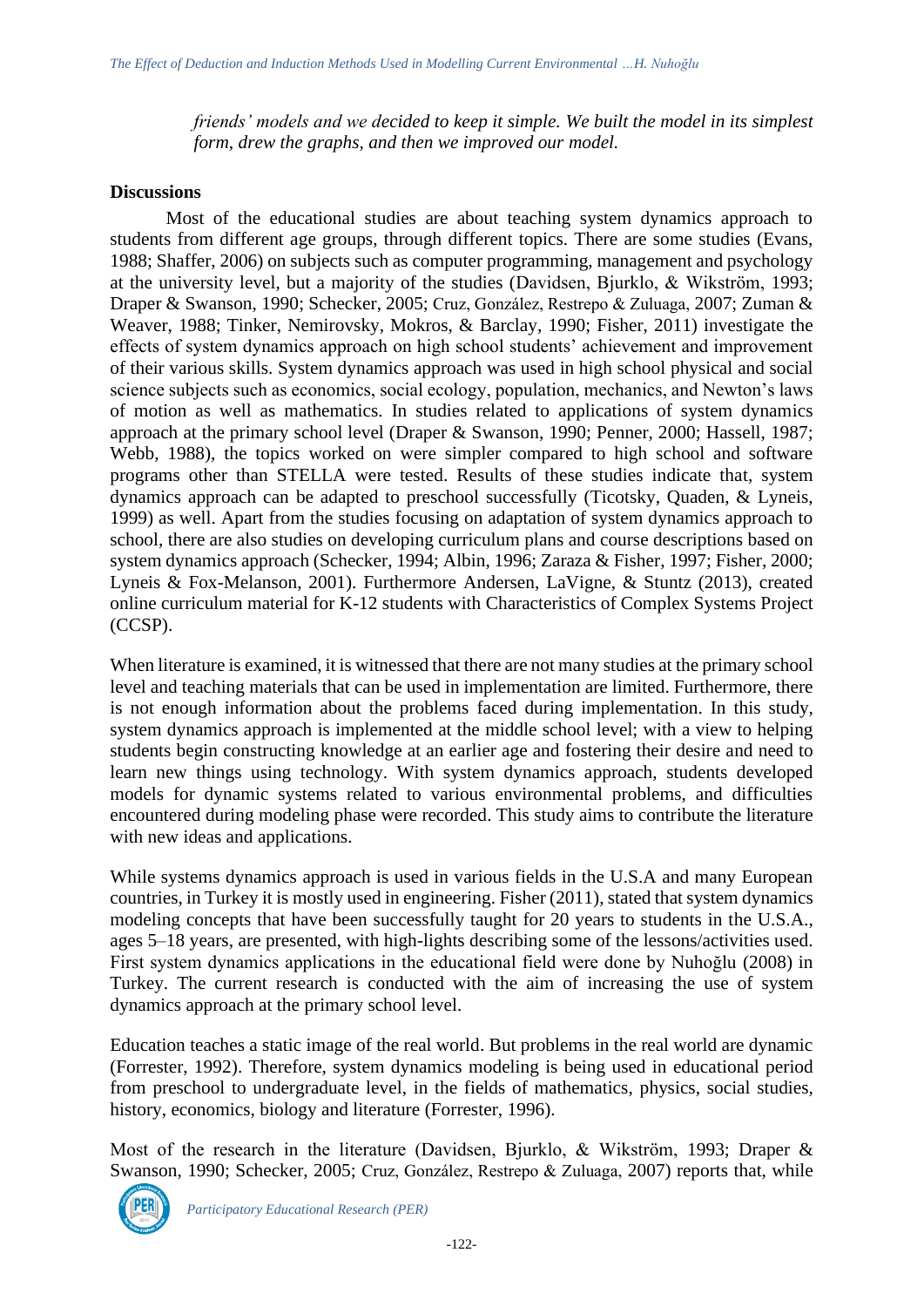the system dynamics approach has a positive impact on students and teachers, some problems occur at the execution/application level. Students usually tend to confuse stock with flow (Forrester, 1992). They also cannot differentiate flow and cause-effect relationship. They are inclined to constructing unnecessarily complex and abstract models instead of ones that reflect reality. They have the tendency to adapt models in textbooks or shown by their teachers when they should develop their own models. The biggest mistake teachers make here is reported as assuming that their students can develop a complex model (including multiple stocks, flows and cause and effect relationships) within a few weeks (Alessi, 2005). Similar difficulties were observed in this study as well. Since these difficulties were detected in the literature beforehand and thereupon the necessary precautions were taken, the students were able to proceed with higher levels of awareness and made fewer mistakes during the modeling phase.

According to the results of Fisher's (2011) workshops in math course, some very interesting, new problem scenarios were introduced to students (drug models, resource models, predator/prey models, etc.), stimulating both teachers and students to maintain an interest in the use of system dynamics models. Andersen, LaVigne, & Stuntz (2013), enabled students to work with more complex models via the project called "characteristics of complex systems". Students developed models where they acted as Wildlife Manager (managing the prey population of the predator-prey-biomass model), Peer Coach (advising fellow students regarding burnout cycles) and Local Newspaper Journalist (investigating hog farming for the commodity market versus raising heritage breeds of hogs for a more specialized market). In line with these studies related to system dynamics, students in the current study also developed models about environmental issues; such as energy flow in the food chain, how epidemic diseases are spreading, management of a country or a company.

### **Conclusion and Suggestions**

There were no significant differences between problem solving skills scores of the students in the experimental group 1 and 2. The experiment has no deviation. The participant students had equal problem-solving skills at the beginning of the study. Statistically significant differences were noted in the problem-solving skills of students in both groups after the experimental study. The increase in the mean scores for problem solving skills of the experimental group 1 was higher than the increase in the mean scores of the students in the experimental group 2. System dynamics approach, which is effective in decision making process, also plays an important role in improving students' problem-solving skills.

The significant increase observed in experimental group 1 and 2, as a result of the experimental study, can provide evidence for considering system dynamics as an approach for defining and solving problems. Students in the experimental group 1 received higher scores than students in the experimental group 2 for they used a deductive method- they examined and modeled the problem going from whole to parts-as opposed to the students in the experimental group 2 who resorted to an inductive method.

Rote learning is fundamental problem that inhibits productivity in many aspects of life. System dynamics approach helps students focus on meaningful learning instead of rote learning as with theis approach students model a problem on their own and discover concepts, the cause and effect relationships between these concepts and the dynamic behavior of the system by experimenting. During this process, students experience making discoveries and they gain insights into the discipline of carrying out a scientific research. More effective learning takes place because students are at the center of the learning process conducting their study.

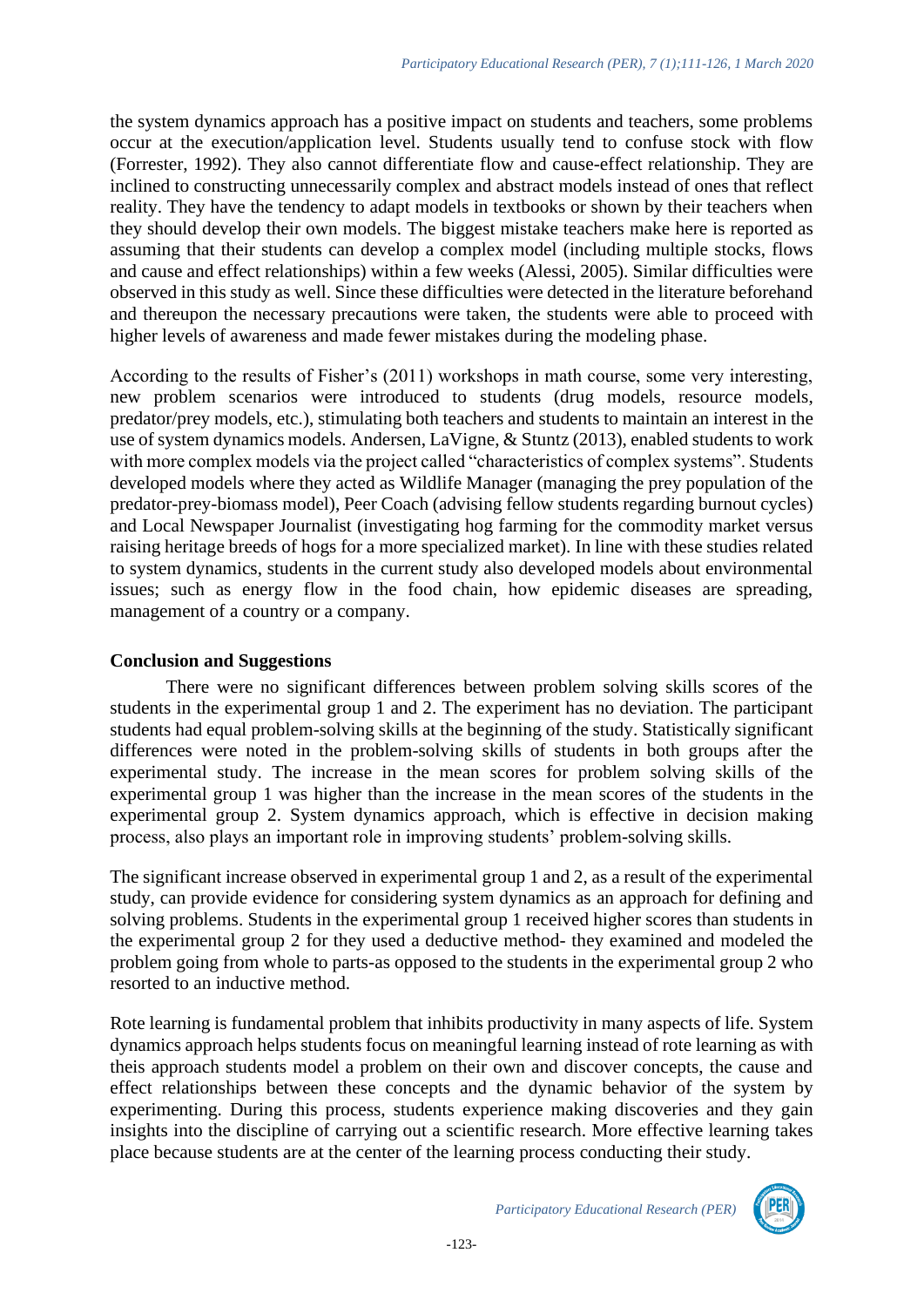With system dynamics approach, students will be aware of the problems around them and try to come up with alternative solutions all their lives. This approach helps them develop a scientific perspective. As a result, students will stop just passively answering the questions they are asked. They will be able to observe their environment, discover new problems and use scientific approach to model and examine these problems. Without doubt the scope of education is beyond just "teaching" certain topics to the students. Education aims to enable students define problems on their own, in addition to providing solutions to them. Defining a problem requires a deeper understanding than answering a given question (problem). It calls for making detailed observations, necessitates approaching matters with a critical point of view and being able to come up with questions that have not been asked before. People who have developed this perspective become more adaptable and productive, because they realize that truth can alter in time an under different circumstances. Such people add higher values to their environments because they unearth hidden problems and come up with effective propositions to solve these problems.

Getting accustomed to doing experiments in the micro-world prepares people for possible scenarios that may take place in the real system. When one of these scenarios start taking place, one can identify the new dynamic from the first indicators as they are already prepared for doing so.

As a result of this study, it can be said that in addition to the improvement in their problem solving skills, students using the deductive method could also determine cause and effect relationships more clearly and precisely. In order to help students better comprehend causal relationships more scenarios including such relationships can be incorporated.

# **References**

- Abbott, M. D., & Stanley, R. S. (1999). Modeling groundwater recharge and flow in an upland fractured. bedrock aquifer. *System Dynamics Review, 15*(2)*,* 163–184.
- Albin, S., (1996). Four Sample Lesson Plans: Translated from German. System Dynamics in Education Project.
- Retrieved from: www.clexchange.org/ftp/documents/Implementation/IM1996- FourSampleLessons.pdf
- Alessi, S. (2005). The Application of System Dynamics Modeling in Elementary and Secondary School Curricula. Retrieved from: [http://web.archive.org/web/20060304015136/http://www.c5.cl/ieinvestiga/actas/ribie2](http://web.archive.org/web/20060304015136/http:/www.c5.cl/ieinvestiga/actas/ribie2000/charlas/alessi.htm) [000/charlas/alessi.htm](http://web.archive.org/web/20060304015136/http:/www.c5.cl/ieinvestiga/actas/ribie2000/charlas/alessi.htm)
- Andersen, J. LaVigne, A., & Stuntz, L. (2013). Teaching Characteristics of Complex Systems in K-12 Education: Lessons Learned. The 31st International Conference of the System Dynamics Society, Cambridge, Massachusetts, USA.
- Bossel, H. (2007). System Zoo 2 Simulation Models Climate, Ecosystems, Resources. Demand GmbH, Norderstedt, Germany. ISBN: 978-3-8334-8423-0
- Cruz M., González M. T., Restrepo M. P., & Zuluaga M. L. (2007). Colombian Classroom Experiments: A Preliminary Report. CLE Newsletters, 16(1),9-11.
- Davidsen, P. I., Bjurklo, M., & Wikström, H. (1993). Introducing system dynamics in schools: the Nordic experience. *System Dynamics Review*, *9*(2), 165-181.
- Deaton, M. L., & Winebrake, J. J. (2000). *Modeling of Environmental Systems***.** Springer-Verlag, New York.
- Draper, F., & Swanson, M. (1990). Learner-Directed Systems Education. *System Dynamics Review, 7*(2), 209-213.

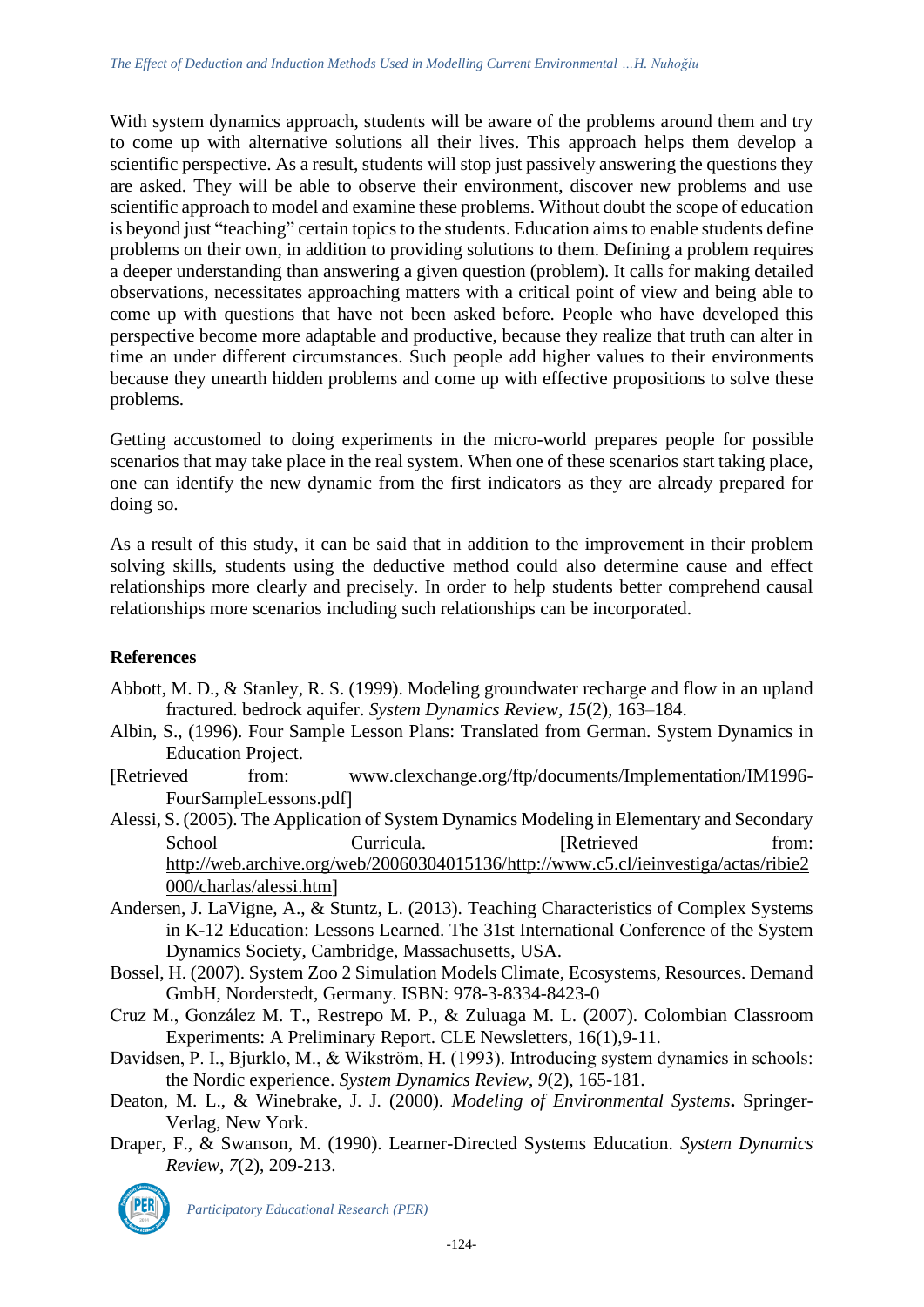- Evans, J. K. (1988). *Application of System Dynamics as a Strategy for Teaching Management Concepts.* Boston University. (Unpublished Master thesis)
- Grant, W. E., Pedersen, E. K., & Marín, S. L., (1997). *Ecology and Natural Resource Management: Systems Analysis and Simulation.* Wiley, New York.
- Guo, H. C., L. Liu, G.H. Huang, G. A. Fuller, R. Zou, & Y. Y. Yin. (2001). A System Dynamics Approach for Regional. Environmental Planning and Management: A study for Lake Erhai Basin. *J. Environ. Manage. 61*: 93–111.
- Fisher, D. M. (2000). System Dynamics Models Created by High School Students. 18 th International System Dynamics Society Conference, Bergen Norway.
- Fisher, D. M (2011). Everybody thinking differently: K–12 is a leverage point. *System Dynamics Review,* 27, (4): 394–411. DOI: 10.1002/sdr.473
- Ford, A. (1999). *Modeling the Environment: An Introduction to Systems Dynamics Modeling of Environmental Systems*. Island Press. Washington, DC.
- [Forrester, J. W. \(1969\)](http://www.sciencedirect.com/science?_ob=ArticleURL&_udi=B6VFR-4F53N41-3&_coverDate=12%2F31%2F2005&_alid=312623292&_rdoc=1&_fmt=&_orig=search&_qd=1&_cdi=6017&_sort=d&view=c&_acct=C000038638&_version=1&_urlVersion=0&_userid=691231&md5=9f687bd68537f812a35e2c6619eee3b4#bbib12#bbib12). *Urban Dynamics*. Cambridge, The MIT Press, MA, USA.
- [Forrester, J. W. \(1971\)](http://www.sciencedirect.com/science?_ob=ArticleURL&_udi=B6VFR-4F53N41-3&_coverDate=12%2F31%2F2005&_alid=312623292&_rdoc=1&_fmt=&_orig=search&_qd=1&_cdi=6017&_sort=d&view=c&_acct=C000038638&_version=1&_urlVersion=0&_userid=691231&md5=9f687bd68537f812a35e2c6619eee3b4#bbib13#bbib13). *World Dynamics.* Wright-Allen Press, Cambridge, Massachusetts, MA, USA.
- Forrester, J. W. (1992). *Road Map 1: System Dynamics and Learner-Centered-Learning in Kindergarten through 12th Grade Education*. MIT System Dynamics in Education Project.
- Forrester, J. W. (1996). *Road Map 1: System Dynamics and K-12 Teachers*. MIT System Dynamics in Education Project.
- Hassell, D. J. (1987). *The role of modelling activities in the humanities curriculum, with special reference to geography: an investigate study.* London: King's College.
- Heppner, P. P. and Petersen, C. H. (1982). The Development and Implications of a Personal Problem-Solving Inventory. *Journal of Counseling Psychology. 29(1),* 66-75.
- Lyneis, D. A. (2000). Bringing system dynamics to a school near you suggestions for introducing and sustaining system dynamics in K-12 education. International System Dynamics Society Conference Bergen, Norway.
- Lyneis, D. A., & Fox-Melanson, D. (2001). The Challenges of Infusing System Dynamics into a K-8 Curriculum. International System Dynamics Society Conference, Atlanta, Georgia
- Mandinach, E. B., & Cline, H. F. (1994). *Classroom Dynamics: Implementing A Technology-Based Learning Environment.* Hillsdale, NJ, Lawrence Erlbaum.
- MNE (Minister of National Education), (2006). New Curriculum Program.
- Meadows D. H., Meadows D. L., Randers J., & Behrens W. W. III., (1972). *The Limits to Growth.* New York: University Books. [ISBN 0-87663-165-0](http://en.wikipedia.org/w/index.php?title=Special:Booksources&isbn=0876631650)
- [Meadows, D. H. \(1973\)](http://www.sciencedirect.com/science?_ob=ArticleURL&_udi=B6VFR-4F53N41-3&_coverDate=12%2F31%2F2005&_alid=312623292&_rdoc=1&_fmt=&_orig=search&_qd=1&_cdi=6017&_sort=d&view=c&_acct=C000038638&_version=1&_urlVersion=0&_userid=691231&md5=9f687bd68537f812a35e2c6619eee3b4#bbib20#bbib20). *Toward Global Equilibrium.* Collected Papers, Wright-Allen Press, MA, USA.
- [Nail, R. F.,](http://www.sciencedirect.com/science?_ob=ArticleURL&_udi=B6VFR-4F53N41-3&_coverDate=12%2F31%2F2005&_alid=312623292&_rdoc=1&_fmt=&_orig=search&_qd=1&_cdi=6017&_sort=d&view=c&_acct=C000038638&_version=1&_urlVersion=0&_userid=691231&md5=9f687bd68537f812a35e2c6619eee3b4#bbib24#bbib24) Gelanger, S., Klinger, A., & Peterson, E. (1992). An analysis of cost effectiveness of US energy policies to mitigate global warming, *System Dynamics Review, 8,* 111- 118.
- Nuhoğlu, H. (2008). Studying Effects of Systems Approach on Attitude, Achievement, and Different Skills in Science and Technology Lesson. Unpublished PhD Dissertation, Gazi University.
- Nuhoğlu, H. (2009). Evaluation of the middle school students' understanding level of basic system concepts. *Elementary Education Online, 8(3):* 866-882.
- Penner, D. A. (2000). Explaining systems investigating middle school students' understanding of emergent phenomena. *Journal of Research in Science Teaching, 37*: 784–806.